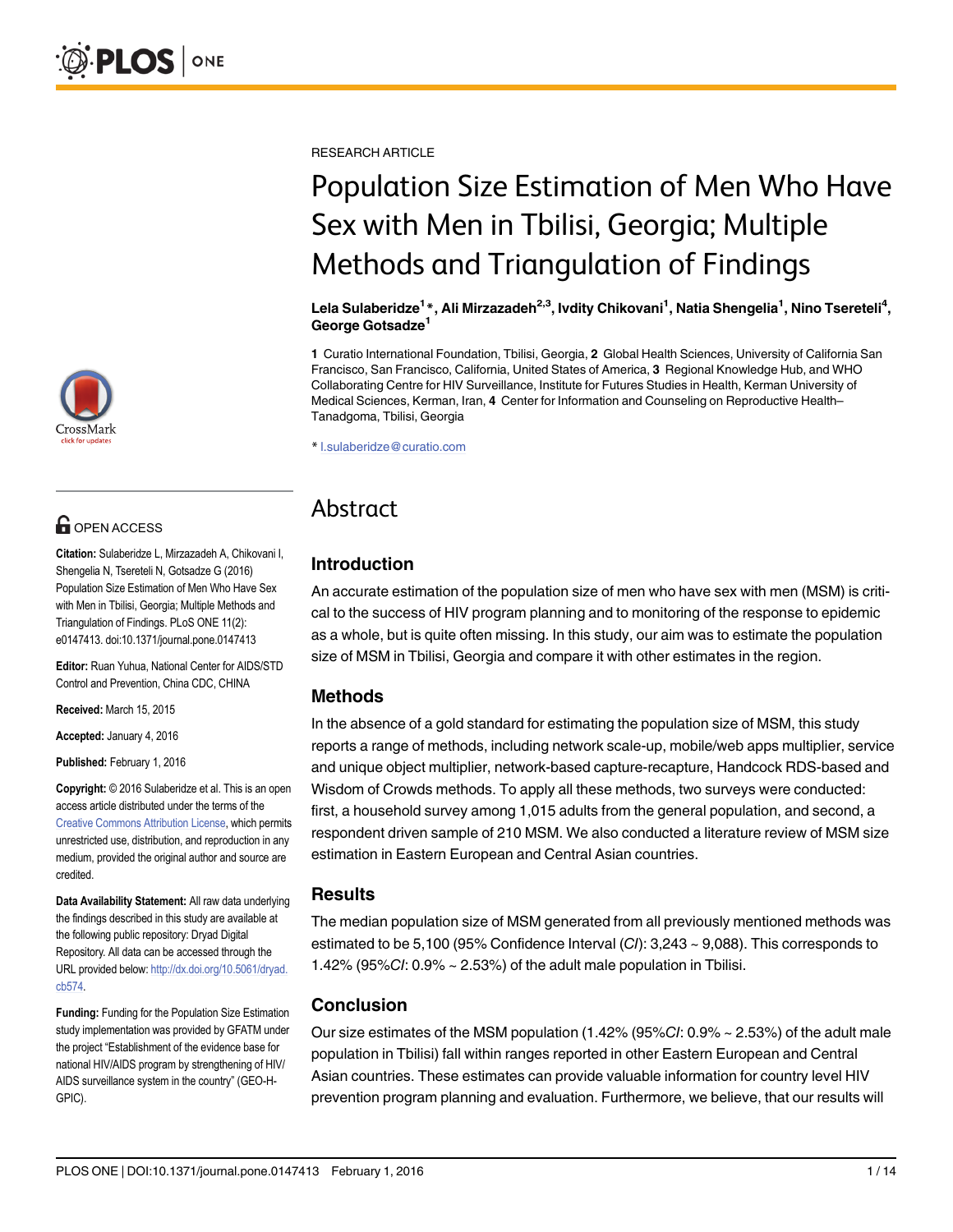<span id="page-1-0"></span>

Competing Interests: The authors have declared that no competing interests exist.

narrow the gap in data availability on the estimates of the population size of MSM in the region.

#### Introduction

Men who have sex with men (MSM) have a greater risk of HIV infection than the general population and are approximately 19 times more likely to be living with HIV [[1](#page-12-0)]. In Georgia, HIV prevalence within at-risk groups is reported to be the highest amongst MSM. In 2012, the HIV prevalence was reported to be 13% with an increasing trend over recent years [[2\]](#page-12-0).

Given the limited local and international resources available for controlling the HIV epidemic, it is necessary to advocate for the most effective prevention/intervention strategies within key populations at high-risk of HIV. Accurate estimate of the number of MSM is crucial to advocacy, resource allocation, intervention planning, program monitoring and evaluation.

Due to the stigma of same sex sexual behavior, measuring this hard to reach population continues to be a challenge in the region. Homosexuality was decriminalized in Georgia in 2000, however, a significant level of stigma and discrimination persist throughout the country, including urban areas such as Tbilisi. This stigma makes it challenging to identify MSM and accurately calculate the impact of the epidemic in the region.

A methodological challenge also exists: there is currently no widely recognized gold standard for population size estimation (PSE) of a hidden and hard to reach community like MSM. In the absence of a gold standard, estimate from one method is empirically imprecise and prone to potential biases. This comparative study utilized a number of well-known and innovative methods to provide a range of estimates for a population size of MSM in Tbilisi, the capital city of Georgia. We applied several methods: literature review, network scale-up, mobile/web apps multiplier, service and unique object multiplier, network-based capture-recapture, Handcock RDS-based and Wisdom of Crowds to estimate the size of the MSM population in Tbilisi, Georgia.

#### Methods

In addition to literature review, we integrated six population size estimation methods into two surveys during in Tbilisi, Georgia in 2014. The first was a household survey administered to 1,015 adult individuals. Data from this survey was used in a Network Scale-Up Method (NSUM) of PSE. Another survey was conducted among 210 MSM recruited through Respondent Driven Sampling (RDS). This survey was used to measure popularity and transparency biases so that NSUM findings could be adjusted. Other size estimation methods were also applied to the RDS survey data. Below are descriptions of each of the PSE methods implemented in this study:

#### Network Scale-Up Method (NSUM)

The general concept behind network scale-up method is that an individual's social network is representative of the whole population. That is, one person's group of friends reflects the characteristics of the community as a whole. By asking the respondent questions about an acquaintance, rather than the respondent themselves, the interview takes on some anonymity allowing the responses to be honest without fear of stigma or other negative consequences  $[3-7]$  $[3-7]$  $[3-7]$  $[3-7]$ .

Using cluster random sampling, in a household survey, we recruited 1,015 adults (18 years old or greater) in Tbilisi to estimate the network size and the size of MSM population. As for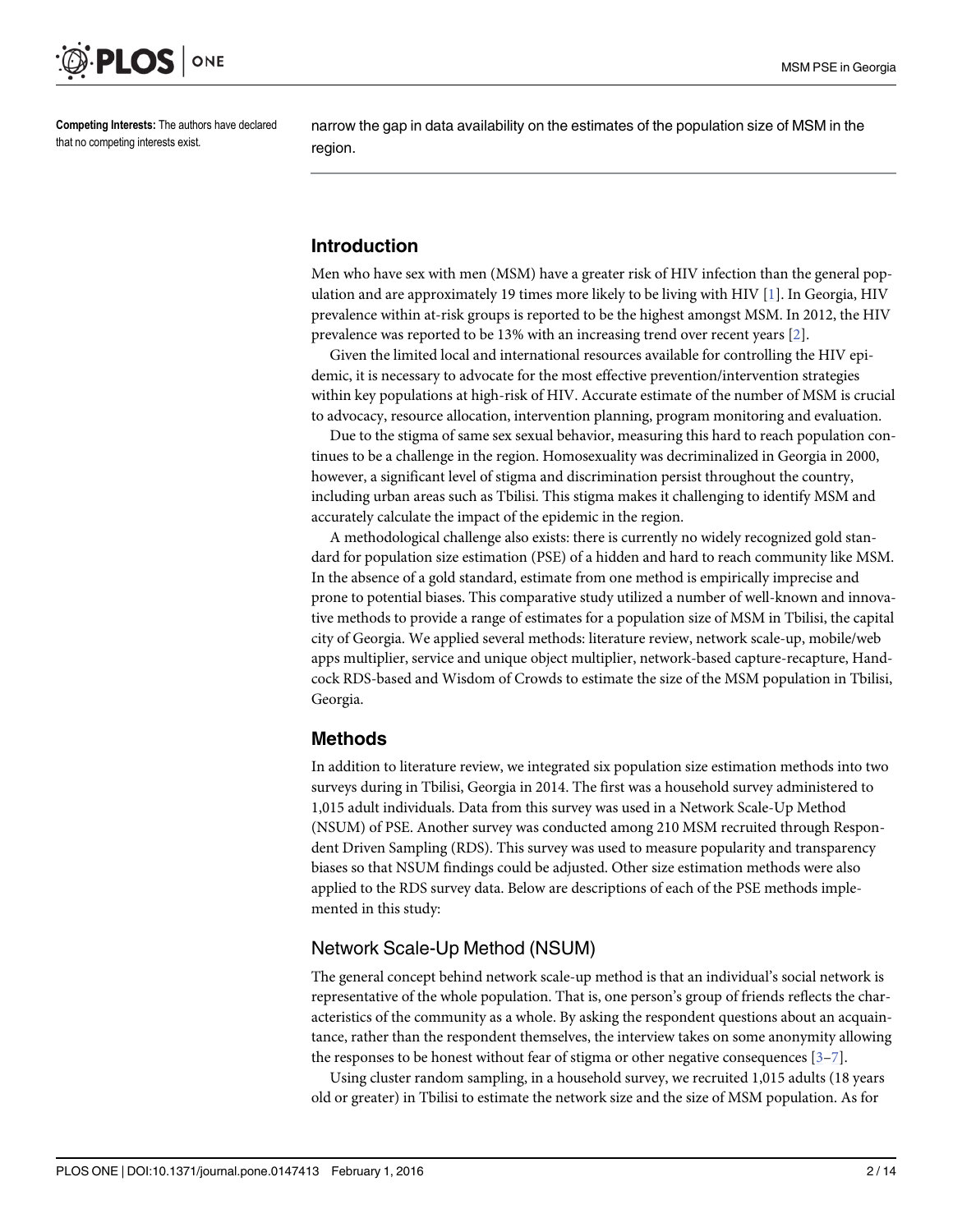<span id="page-2-0"></span>the sampling issues a two-stage stratified sampling was used. The National Statistics Department election list for 2010 was used as a sampling frame. Tbilisi is divided by municipalities (strata) and election areas. The latter were selected as primary sampling units (PSU) and households as the second. Number of households in each PSU was defined as five. Within each municipality, the number of PSUs were selected based on the probability proportion to size method. PSUs were randomly selected from the list. Within each PSU, the random walk method was used to select households. Within each selected household, one person aged 18–49 years was selected for interview (based on last birthday). If there were no response at the household after 3 visits (on different days and different times) the next household was selected.

In a face-to-face interview, we asked the recruited subjects about the number of men they knew who had sex with other men in the last year. We clarified first that by "knowing" we meant, the subject could identify the person by face or name and be able to contact them if they should wish to. We also asked them about the number of people they know from the 24 groups with "known size" population to estimate the social network size (more details below).

In NSUM, we need three parameters to estimate the population size of the target group:

The average social network size of respondent  $i = c_i$ 

Number of people from the target group who are known to the respondent  $i = m_i$ 

The total adult ( $>18$  years old) population of Tbilisi = t

Using the maximum likelihood estimator proposed by Killworth et al. [\[8](#page-12-0)] the population size estimation is equal to

PSE <sub>(Network Scale-Up)</sub> = 
$$
e = \frac{\sum_{i} m_{i}}{\sum_{i} \hat{c}} t
$$
 (Eq 1)

To estimate the social network size, we applied the known-size population approach. We used 24 known size populations  $(j = 24)$ , to back calculate the average social network size. Calculations were made using the following steps:

1. Solve the  $Eq_1$  to estimate the network size for every respondent (i) using all eligible populations with known size (j):

$$
c_i = \frac{\sum_{ij} m_{ij}}{\sum_j e_j} t \tag{Eq 2}
$$

2. Make the average of  $C_i$  and use the average  $(\hat{c})$  to back calculate the size of every populations:

$$
e_j = \frac{\sum_{ij} m_{ij}}{\sum_i \hat{c}} t \tag{Eq 3}
$$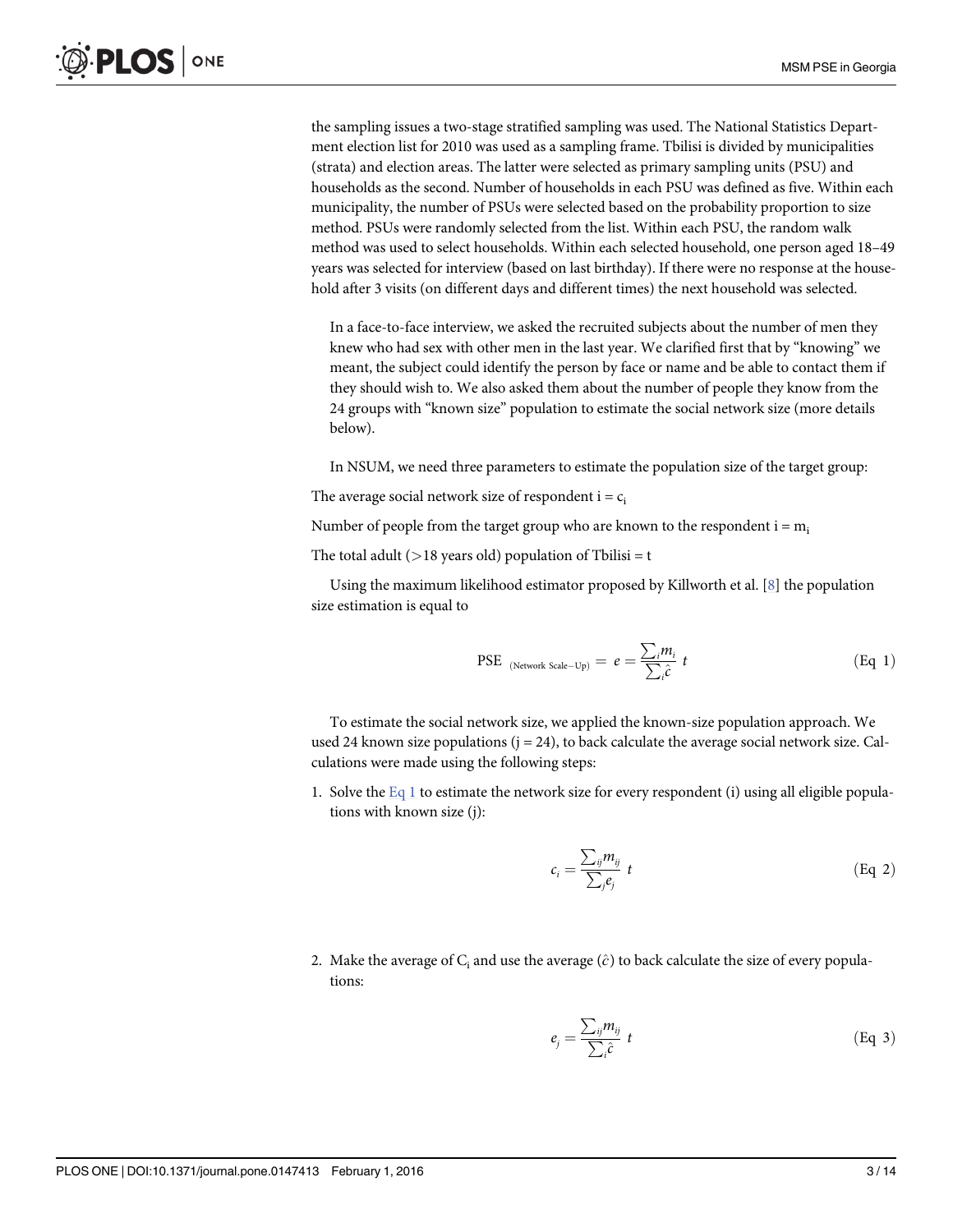<span id="page-3-0"></span>3. Devide the estimated size (e) by the real size (E) of each 24 population with known size to measure the bias factor:

Bias factor<sub>i</sub> = 
$$
\frac{E_i}{e_i}
$$
 (Eq 4)

- 4. If any of the bias factors are more than 1.5 or less than 0.5, drop the population with the most deviance. Go to step 1, and repeat the process.
- 5. Stop when all bias factors are within the range of 0.5 to 1.5 and report the average social network size.

After applying this process, we ended up with 21 eligible populations. Now, given all parameters in the  $Eq_1$ , we calculated the size of the MSM population. The variance of the estimated population size was calculated using bootstrap simulation.

In order to adjust the NSUM estimates for its two known biases, information transparency bias (MSM may not openly talk to others about their sexual orientation or behaviors) and popularity ratio (in comparison to others, MSM may have smaller network sizes and therefore are less likely to be counted in social networks), 210 MSM who provided verbal informed consent and agreed to participate in the study, were recruited by the RDS method through peer-referrals initiated with 10 seeds. We selected seeds based on age ranges (18–30 or >30 years old), geographic areas (5 main districts), socio-economic status (low-middle or high) and places where sex partners are sought (bars or other public areas, or through the Internet). Each was asked to recruit 3 eligible MSM. Respondents were given 15 USD for participating and 3 USD for every successfully recruited peer. Men who have self-reported having sex with another men during the last 12 month prior to the interview, aged 18 years or older, living in Tbilisi during the period of study and provided informed consent were eligible and recruited in the survey.

#### Multiplier Methods

In the MSM RDS survey, we integrated several methods to estimate the size of the MSM population, collectively known as "multiplier methods". Three different types of multipliers were used: Service Multiplier [[9\]](#page-12-0), Unique Object Multiplier [[10\]](#page-12-0), and Web/Mobile Apps Multiplier [\[11](#page-12-0)]. The Service Multiplier involved the use of programmatic data from a health center, which was cross-referenced with data collected from respondents about the utilization of specific services over the six months prior to the survey. We collected the number of MSM who used some specific services over the six months prior to the survey. In the Unique Object Multiplier, 500 leather bracelets (as unique objects) were distributed amongst eligible MSM by outreach workers prior to the RDS survey. The Web/Mobile Apps Multiplier assessed the utilization of the most popular websites ([Mamba.ru,](http://Mamba.ru) [Gayromeo.com\)](http://Gayromeo.com) and mobile phone applications (Grindr and Hornet) among the Georgian MSM population. Counts of MSM (duplicates removed) were obtained using mobile and web apps over the course of two weeks prior to the interview and three weeks during the survey. In the MSM RDS survey, we asked the participants, whether they had been given unique objects, had received specific health services at the center or had used one of the mobile applications or websites over the specified time period. Since the recruitment was based on peer-chain referrals and seeds were selected with a nonrandom purposeful process, RDS Analyst Software [\[12\]](#page-12-0) was used to estimate the proportion of MSM who have received specific health services, unique object or used the mobile apps/website. These two different sources of data were used to estimate the population size of MSM in Tbilisi. In the multiplier method, we need two parameters to estimate the population size: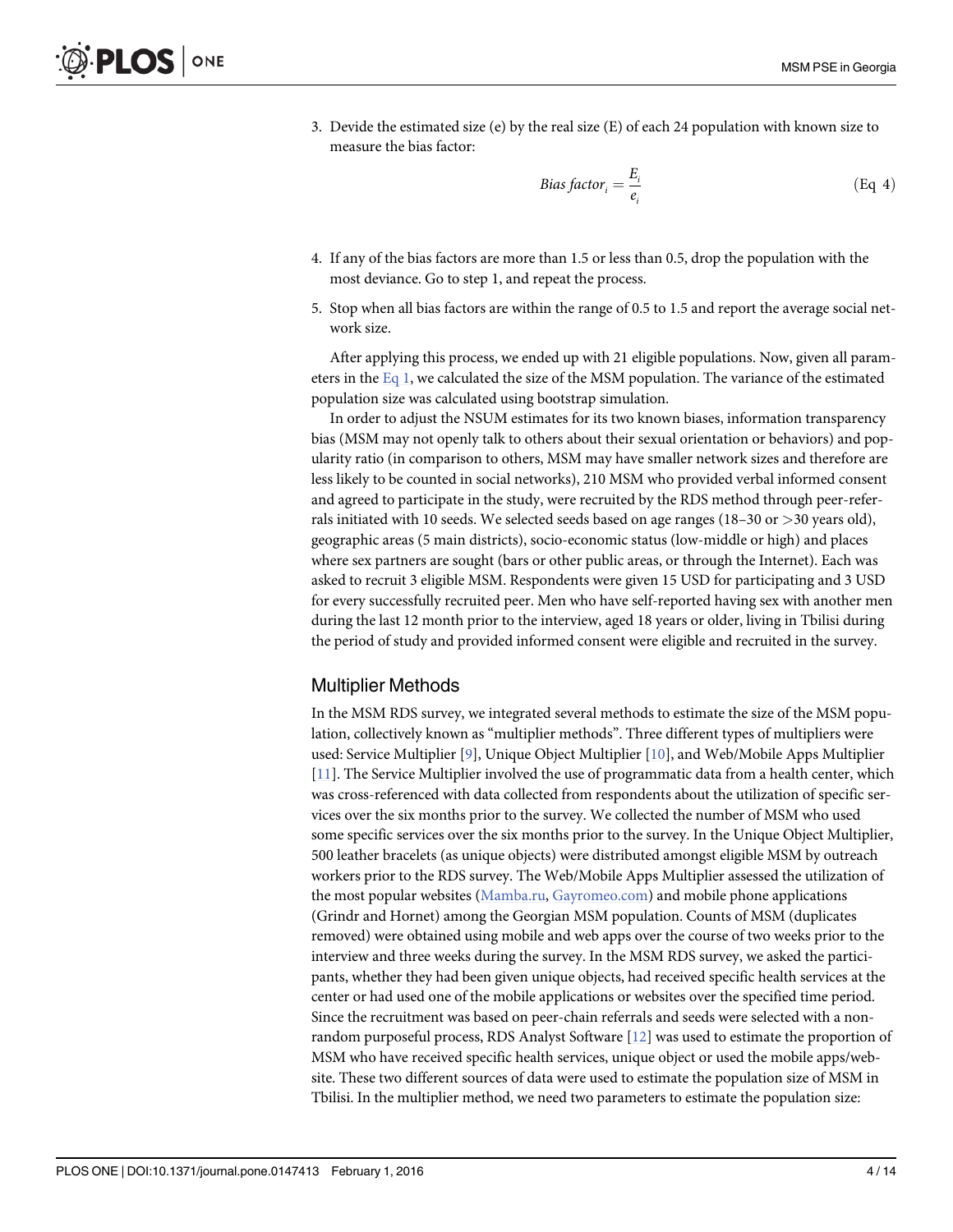Number of MSM who have received the health services  $= n$ 

<span id="page-4-0"></span>The proportion of MSM in the RDS survey that have reported receiving such services  $= p$ 

And the size can be estimated using the following equation:

$$
\text{PSE}_{(\text{multiplier})} = e = \frac{n}{p} \tag{Eq 5}
$$

The calculations for unique object or mobile apps/website user multiplier, the calculation is the same as explained above, but the sources of data are different. The variance of the estimated population size was calculated with Delta Method [\[9](#page-12-0)].

#### Network based Capture-Recapture

Another method that we integrated into the RDS survey was network-based capture-recapture, a novel method proposed by Dombrowski [\[13\]](#page-12-0). In this method study participants were asked to provide their own personal information (height, approximate weight, hair color and ethnicity) and "telefunken code", which was derived from the last four digits of their own mobile phone number. The code is created where phone digits are coded as odd or even and low (0–4) or high (5–9). Following completion of the survey the participants' personal information and "telefunken code" were recorded. The respondents were then asked to randomly select five MSM contacts from their mobile phone directory. For respondents with five or less MSM contacts all of the contacts were selected. The respondent was then questioned about the randomly selected contacts, in order to obtain data on the contacts' personal characteristics and "telefunken code". The coded phone number (telefunken) together with the height, approximate weight, hair color, and ethnicity produced (almost) a unique anonym code for each respondent that facilitated the matching of the respondent to contacts described by another respondent interviews. For the purposes of population estimate, study participants were treated as the "capture" population, while each of the contacts provided during the interviews ("reports") were considered a "recapture assay". Given the number of the original respondents discovered via recapture assays (as a proportion of the total number of assays), a basis was established for estimating the overall size of the MSM population. Here is the required parameters and formula on how to estimate the population size:

Number of MSM captured in the survey with valid telefunken codes  $= n$ 

Number of valid telefunken reported by MSM in the study = s

Excluding false matches, number of MSM's telefunken that mentioned by other  $MSM = r$ 

PSE 
$$
_{(Network based ~Capture-Recapture)} = e = \frac{n \times s}{r}
$$
 (Eq 6)

We applied the following formula to estimate the standard error for the population size:

$$
SE_e = \sqrt{\frac{n \times s \times (n-r) \times (s-r)}{r^3}}
$$
 (Eq 7)

#### Handcock's Respondent Driven Sampling (RDS) based Method

Handcock's RDS based method uses a successive sampling approximation to the RDS to leverage information in the ordered sequence of observed personal network sizes. The inference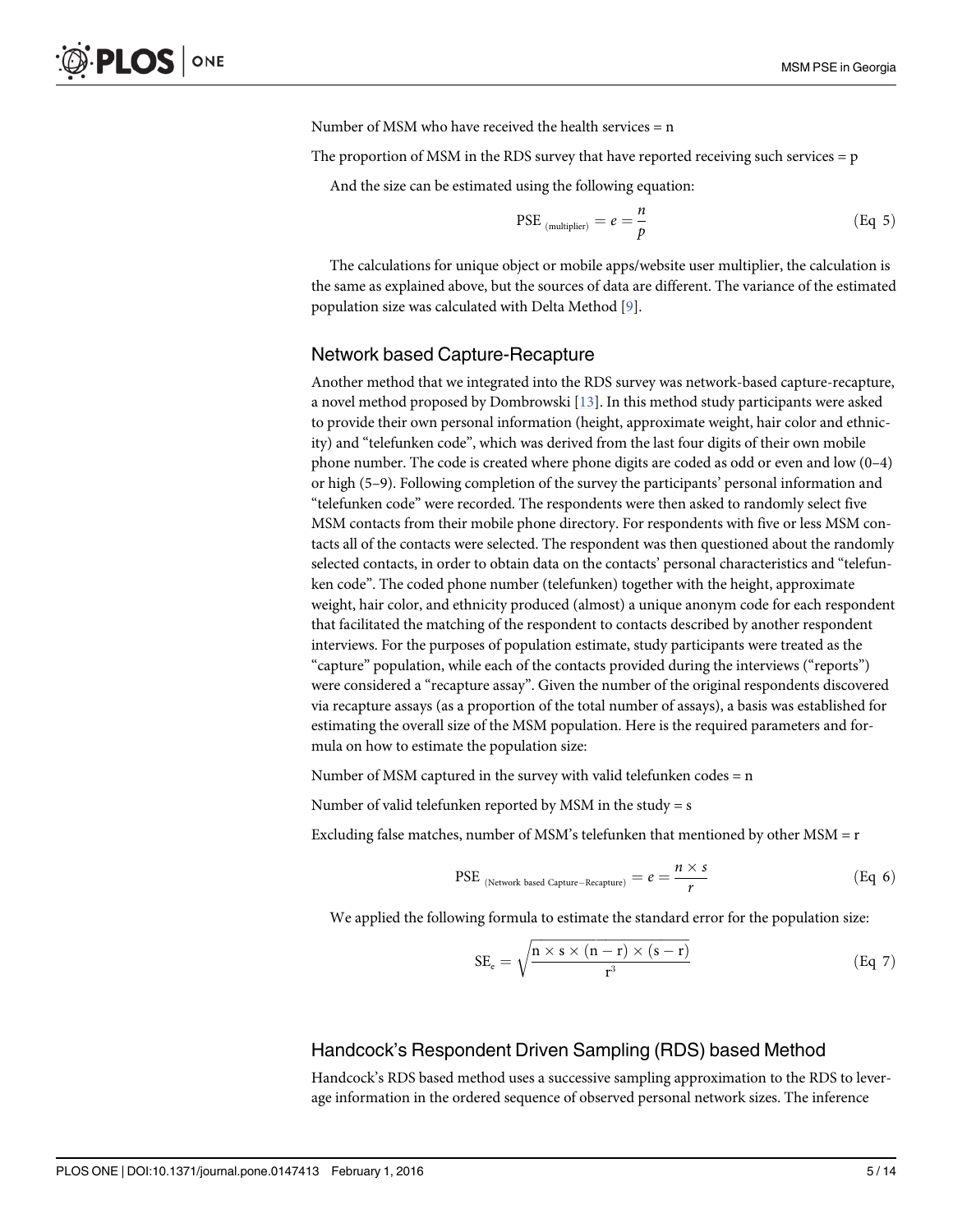<span id="page-5-0"></span>uses the Bayesian framework [\[14\]](#page-12-0), allowing for the incorporation of prior knowledge to make inferences about population size 24. In our study, estimates were used from the NSUM as prior estimate on the size of MSM in Tbilisi. Given such prior knowledge and the likelihood of observed successive decrease in degree of recruited participants in the MSM RDS survey, we developed the posterior distribution of MSM population size in Tbilisi. The calculation was done using RDS Analyst Software (version 0.42).

#### Wisdom of the Crowds

Participants in the RDS survey were asked for their best guess on the number and range of the population size of MSM in Tbilisi, as an application of the Wisdom of the Crowds [[15](#page-12-0)]. This method is based on the assumption that, in aggregate, the responses of sufficient number of MSM population on their numbers will provide a good estimate of the actual number of their population  $[16;17]$ . In the RDS survey, we asked the recruited MSM about their own believes on the overall and range of MSM population size in Tbilisi. Later, we calculated the median for the point, minimum and maximum number of MSM reported by the study participants.

As described, multiple size estimation methods were applied to improve the accuracy of the final estimate of MSM population size as well as providing upper and lower acceptability bounds so as to reduce the likelihood that biases of any single method would substantially alter results.

For the household survey, we calculated the sample size for estimating the social network size. Using the range for the social network size of 303 for Iranian population  $[18]$  $[18]$  and 251 for people living in Rwanda [\[19\]](#page-12-0), following our discussion within our research team, we agreed that 300 can be a good approximation for the network size of people living in Georgia. Assuming a Poisson distribution for social network size, such distribution can be approximated by a normal distribution with mean of  $\lambda$  (= 300) and standard error as square root of  $\lambda$  (= 17.3). Given the response rate of 90%, margin of error as 10% of the standard error, and design effect of 3, the total sample size was calculated as 1281 for the whole country of Georgia. For Tbilisi with the population of 1,158,000, we considered 1,000 as the sufficient minimum sample size.

For the MSM survey, the sample size was calculated for the purpose of estimating the social network size of MSM. Assuming the design effect of 1.1 [[20](#page-12-0)], the average social network size of 270 for the MSM population  $[18]$  $[18]$  with a Poisson distribution which approximated by a normal distribution with mean of 270 and standard error of 16.4 (as explained above), the margin of error as 15% of the overall standard error, and the confidence level of 95%, we came up with the minimum sufficient sample size of 209 for the RDS study.

The study protocol and procedures were reviewed and approved by the Ethical Committee of the HIV/AIDS Patients Support Foundation (03/28/2014—Certificate N719/820). Verbal informed consent was obtained from each participant prior to the interview.

Before data collection, all the interviewers were trained in discussing sensitive issues and protecting participants' confidentiality and human rights. The NSUM questionnaire was first developed in English then translated into Georgian and piloted among 20 Household members in three different districts of Tbilisi. Feedback and expert input following the pilot phase provided an opportunity to modify and improve the final version of the questionnaire. The questionnaire collected information about the demographics of the respondent, number of acquaintances they know from each 24 known-size population and number of MSM they know among their friends. The data collection form in the RDS survey was also validated using expert opinion and a pilot phase having 10 MSM participated in 2 focus group discussions.

The implementation took place between March and May 2014. The timeline of the study is presented below [\(Fig 1](#page-6-0)).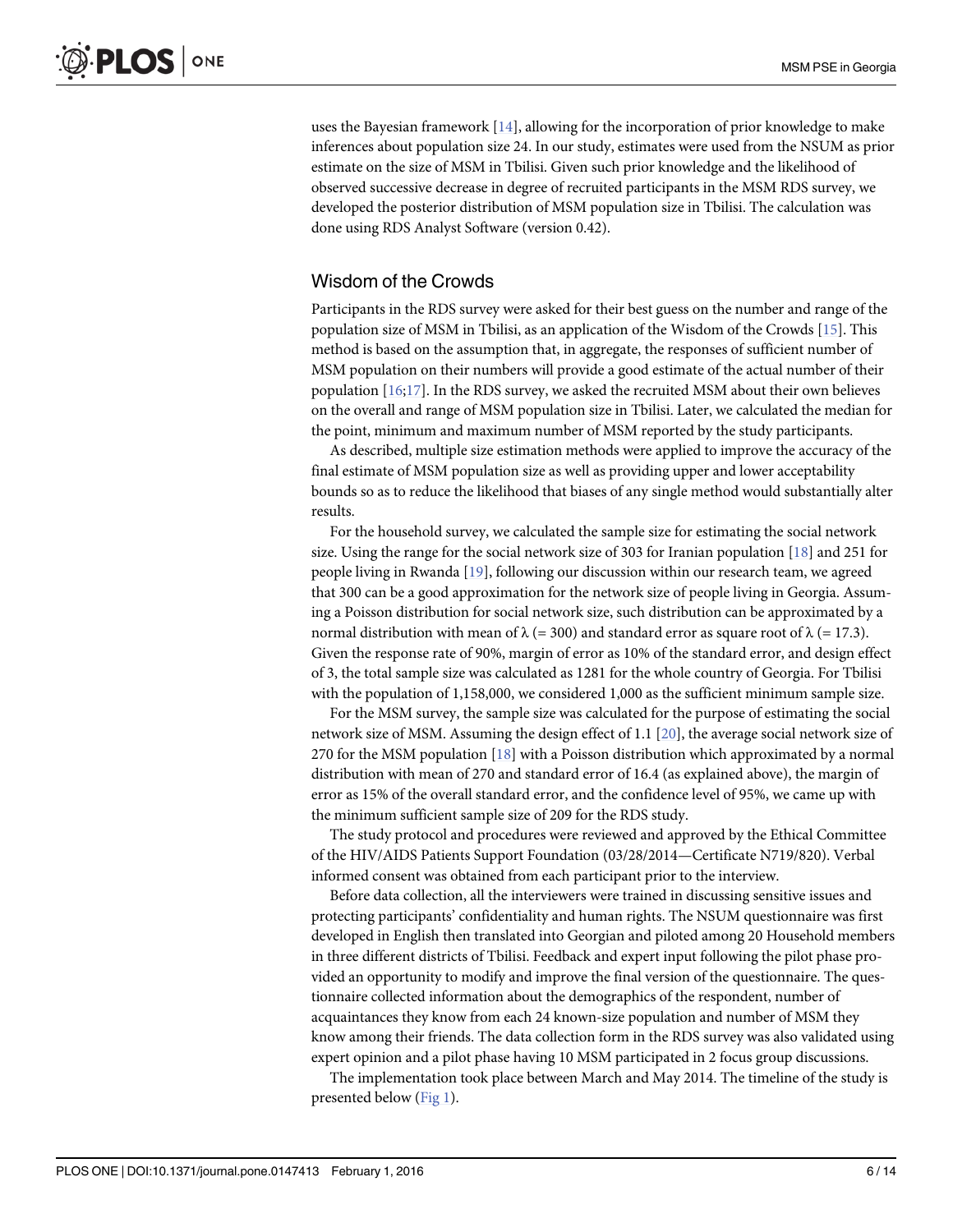<span id="page-6-0"></span>

```
Fig 1. MSM population size estimation study timeline.
```
doi:10.1371/journal.pone.0147413.g001

In addition to the multiple PSE methods a literature review was undertaken to provide an overview of the estimates of MSM from other Eastern European and Central Asian (EECA) countries for comparison. Review was conducted through searches in PubMed with combination of the following key terms: men who have sex with men, population size estimation, prevalence estimates and country names of EECA region. English language articles published between 2005 and 2015 were reviewed. Google and UNAIDS webpages were screened for a grey literature like country reports and/or for other materials. The results table, which consolidates the PSE data found by literature review, is presented in the discussion.

## **Results**

## Overall findings

The estimated MSM population sizes using different methods are presented in [Table 1.](#page-7-0) Taking into account all different PSE methods, the median estimates for the size of MSM population are 5,100 (95% (CI): 3,243 ~ 9,088). This corresponds to 1.42% (95% (CI): 0.9% ~ 2.53%) of adult male population in Tbilisi. As part of sensitivity analysis, when we excluded the WOC estimates from the combined population size, the point estimate of the population size (the median of all methods excluding the WOC) decreased to  $4,385$  (95% (CI),  $3,115 \sim 8,759$ ).

The unique object multiplier yielded to the lower as 988 (acceptable interval 607–2648), while using *Hornet* as the multiplier estimates was 22,859. NSUM estimates were the most precise estimates with the smallest range (1887) compared to the range of Grindr's estimates (25,396) and Wisdom of Crowd's estimates (25,000).

## Active social network size

To calculate the average size of an active social network, we used a back calculation method using twenty-four "known size" populations. Based on the ratio between the predicted and real size, we found four sub-populations ineligible. After excluding the four ineligible sub-populations, the ratio between the estimated size and real size of all populations ranged from 0.54 to 1.44, with the R square of 0.86.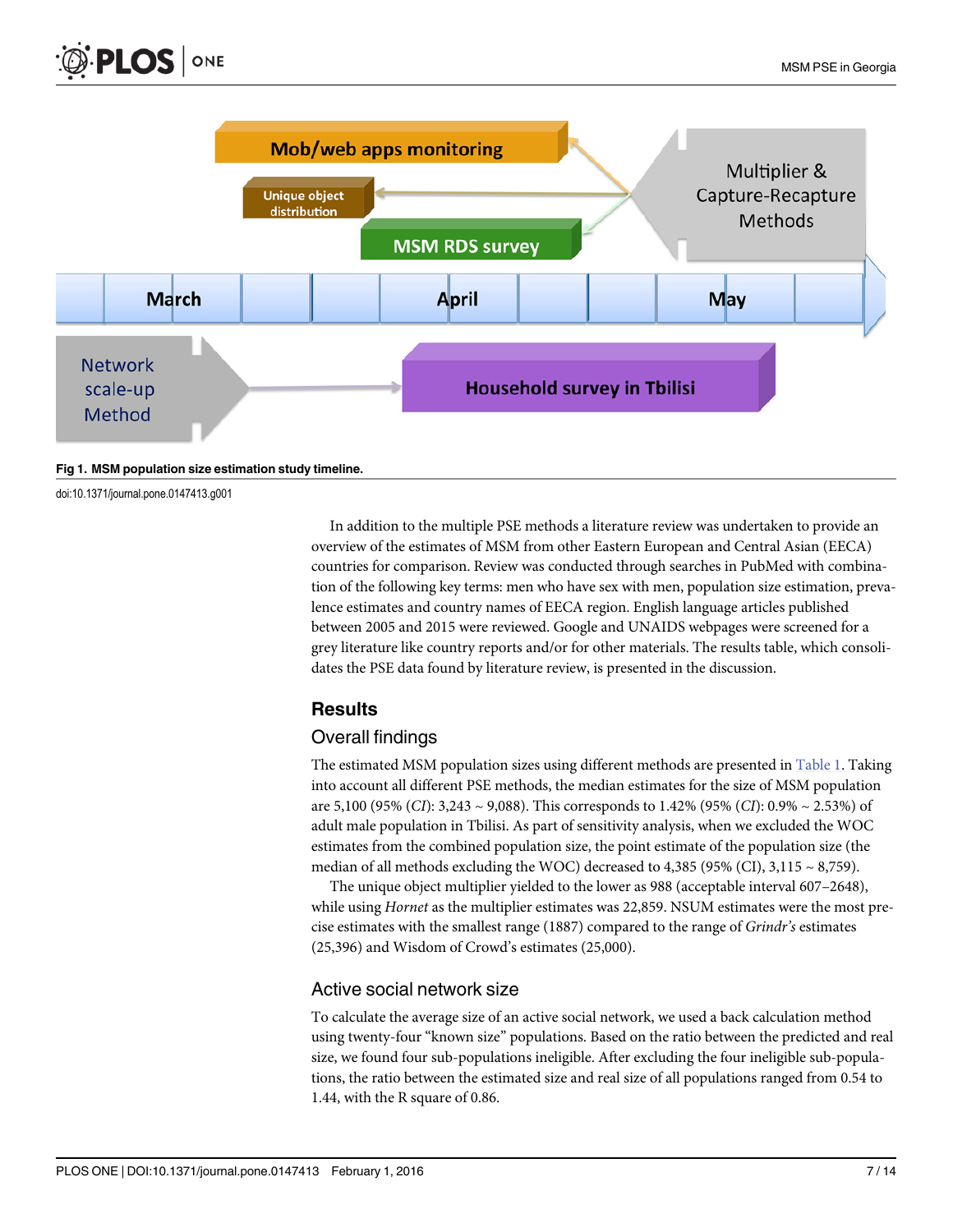<span id="page-7-0"></span>

| <b>Various PSE methods</b>             | <b>Point estimate</b> |       | <b>Lower Bound</b> |       | <b>Upper Bound</b> |              |
|----------------------------------------|-----------------------|-------|--------------------|-------|--------------------|--------------|
|                                        | $18 - 59v$            | Total | $18 - 59v$         | Total | $18 - 59v$         | <b>Total</b> |
| Network Scale-up                       | 5816                  | 6014  | 4972               | 5197  | 6859               | 7176         |
| <b>Multipliers</b>                     |                       |       |                    |       |                    |              |
| Grindr                                 | 9636                  |       | 5701               |       | 31097              |              |
| Mamba                                  | 5881                  |       | 3372               |       | 22961              |              |
| Hornet                                 | 22859                 |       | 11362              |       | 22859              |              |
| Gayromeo                               | 3201                  |       | 2029               |       | 7589               |              |
| Service utilization                    | 1980                  |       | 1116               |       | 8759               |              |
| Unique object                          | 988                   |       | 607                |       | 2648               |              |
| Network based Capture-Recapture        | 4385                  |       | 3115               |       | 5654               |              |
| Handcock RDS-based method              | 2665                  |       | 344                |       | 9417               |              |
| Wisdom of the Crowds                   | 15000                 |       | 5000               |       | 30000              |              |
| MSM size-Median of all above estimates | 5100                  |       | 3243               |       | 9088               |              |
| MSM prevalence in adult population     | 1.42%                 |       | 0.90%              |       | 2.53%              |              |

#### [Table 1.](#page-6-0) Different MSM population size estimates from various methods implemented in Tbilisi, Georgia 2014.

doi:10.1371/journal.pone.0147413.t001

Using the twenty "known size" populations, we back calculated the social network size of the study participants. Overall, the network size of people living in Tbilisi was estimated at 355 (95% (CI):  $342 \sim 366$ ). Using the male/female and adult ratio of population in Tbilisi, we calculated the social network size of all and adult male and female populations (Table 2).

#### Transparency and popularity bias

In the MSM RDS survey, we estimated the Transparency bias as  $26\%$  (95% (CI):  $23 \sim 29\%$ ); equal to a correction factor of 3.83 for NSUM estimates. The Popularity ratio for MSM was estimated at 6.7; which means MSM in Tbilisi had a 6.7 times larger social network size than the general population of Tbilisi.

#### Multiplier estimates

Four mobile apps /website multipliers, one service multiplier and one unique object multiplier were used to estimate the MSM population size. The popularity of different mobile apps/website among MSM respondents ranged from 0.7% for the Hornet mobile app up to 25.3% for

|  |  |  | Table 2. The average active social network size of people living in Tbilisi, Georgia 2014. |
|--|--|--|--------------------------------------------------------------------------------------------|
|--|--|--|--------------------------------------------------------------------------------------------|

| Sub-population | <b>Active Social Network Size</b> |  |  |
|----------------|-----------------------------------|--|--|
| <b>Male</b>    |                                   |  |  |
| $18 - 59y$     | 108 [105-112]                     |  |  |
| Total          | 154 [148-158]                     |  |  |
| <b>Female</b>  |                                   |  |  |
| $18 - 59y$     | 115 [110-118]                     |  |  |
| Total          | 201 [194-208]                     |  |  |
| <b>Total</b>   |                                   |  |  |
| $18 - 59y$     | 223 [215-230]                     |  |  |
| Total          | 355 [342-366]                     |  |  |

Numbers in [] are simulation intervals.

doi:10.1371/journal.pone.0147413.t002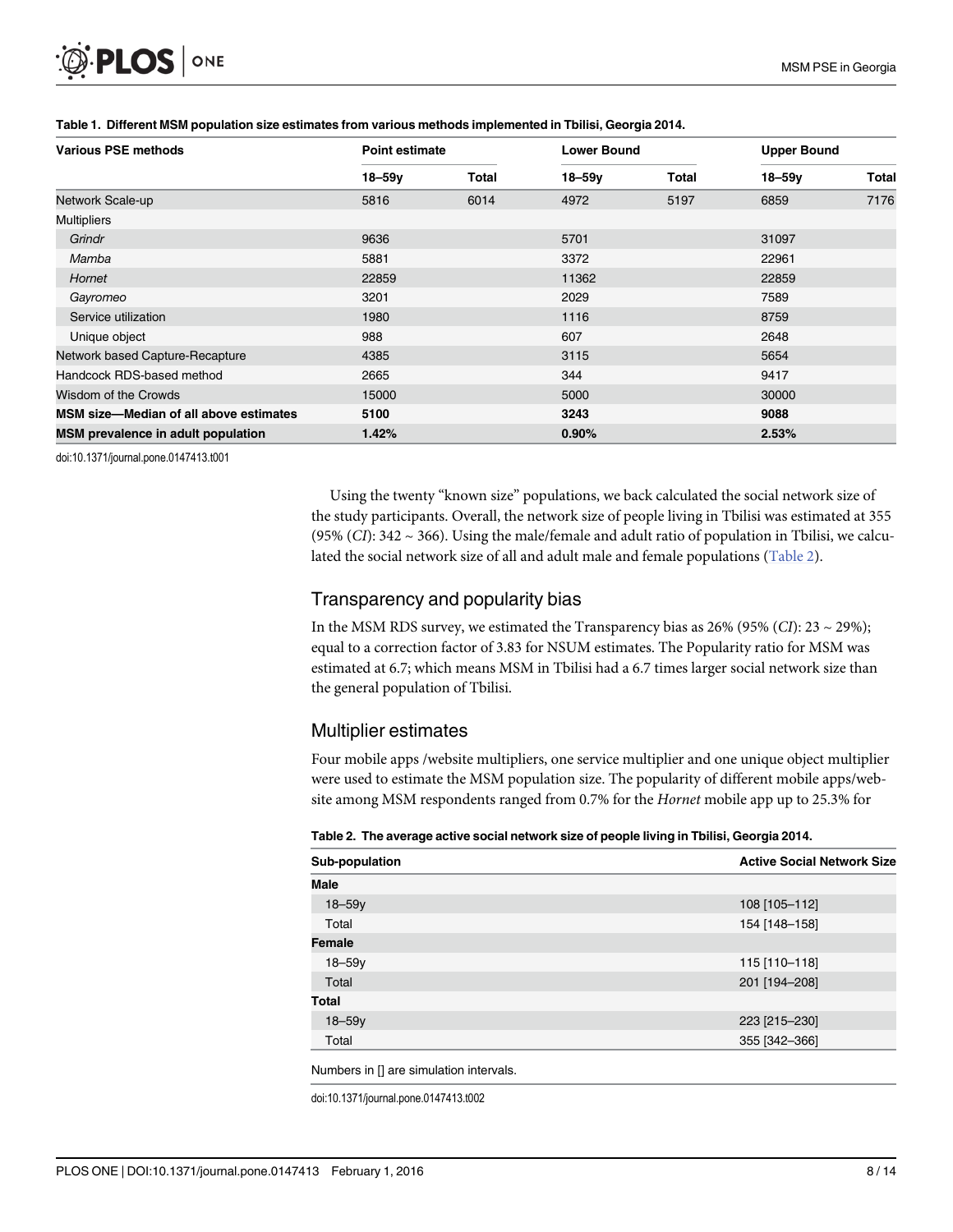| Different mobile/web apps;<br>services | Percentage of users |                           |                           | Number whom were | <b>Population Size Estimates</b> |                           |                           |
|----------------------------------------|---------------------|---------------------------|---------------------------|------------------|----------------------------------|---------------------------|---------------------------|
|                                        | Point<br>Est.       | 95% Lower<br><b>Bound</b> | 95% Upper<br><b>Bound</b> | counted          | Point<br>Est.                    | 95% Lower<br><b>Bound</b> | 95% Upper<br><b>Bound</b> |
| Grindr mobile app                      | 4.1%                | 1.3%                      | 6.9%                      | 394              | 9,636                            | 5.701                     | 31,097                    |
| Mamba web app                          | 10.4%               | 2.7%                      | 18.1%                     | 611              | 5,881                            | 3,372                     | 22,961                    |
| Hornet mobile app                      | 0.7%                | 0.7%                      | 1.4%                      | 162              | 22,859                           | 11,362                    | 22,859                    |
| Gayromeo web app                       | 25.3%               | 10.7%                     | 39.9%                     | 809              | 3.201                            | 2.029                     | 7.589                     |
| Service use                            | 16.8%               | 3.8%                      | 29.8%                     | 333              | 1.980                            | 1.116                     | 8,759                     |
| Unique objects                         | 9.7%                | 3.6%                      | 15.8%                     | 96               | 988                              | 607                       | 2.648                     |
| <b>Median of all</b>                   |                     |                           |                           |                  | 4.541                            | 2.700                     | 15,809                    |

#### Table 3. MSM population size estimates in Tbilisi, Georgia using a range of multiplier methods.

doi:10.1371/journal.pone.0147413.t003

Gayromeo. Only 16.8% of MSM utilized the services available to them at the health center. Using differ multipliers, the estimated MSM population size ranged from 988 (unique object) to 22,859 (Hornet). The median of all multipliers yielded an estimated size of 4,541 with the acceptable range of 2,700 to 15,809 (Table 3).

#### Network based Capture-Recapture

Using the four-identifier categorical variables and the telefunken code, we identified 36 matches between the RDS participants' telefunken records (205) and recaptured telefunken (770) records. This led to a calculated population size of 4,385 (95% (CI):  $3,115 \sim 5,654$ ). Using the marginal distribution of the variable used to define the unique identifiers very small expected false match case was seen (0.17) which was discounted due to the likely small effect.

## **Discussion**

Using different population size estimation methods it has been calculated that the MSM population within Tbilisi is between 0.9% and 2.53% of adult males; this corresponds to 5,100 (95%  $(CI): 3,243 \sim 9,088$  men. Taking into account the estimate of HIV prevalence among MSM, reported in 2012 Tbilisi study (RDS 2012) as 13% (95% (CI): 8.5  $\sim$  18.7%), it is estimated that there are 663 (95% (CI): 434 ~ 954) MSM infected with HIV. This estimate demonstrate the need to ensure that MSM infected with HIV are identified and supported, linking these potentially marginalized and vulnerable members of the community to appropriate treatment services and further reduce the transmission of HIV infection in the MSM community.

Literature search results through the Internet revealed that there is a lack of publications on population size estimation among MSM across EECA region. Only Serbia has documented the experience and highlighted how the estimates of key populations can be achieved. The majority of the estimates comes from country reports. Our review of 29 country national Global AIDS Response Progress Reports (GARPR) of EECA region showed that population size estimates for MSM have only been estimated for six countries (Azerbaijan, Bosnia and Herzegovina, Moldova, Serbia, Ukraine, Kazakhstan); however, the GARPR reports often do not include details of the PSE methodology, which makes it difficult to assess the credibility of the estimates and also compare the findings. Sometimes, the results are presented as crude number of MSM, not a percentage of MSM in the adult male population, which again presents difficulties in comparing results across countries. In comparison with global and regional estimates for the proportion of MSM, the estimate for Tbilisi, Georgia estimate is comparable to Ukraine, where MSM estimated as 1.7% of the male population (15–59 years), based on NSUM and multiplier methods. The estimated population size of MSM have been reported in a number of other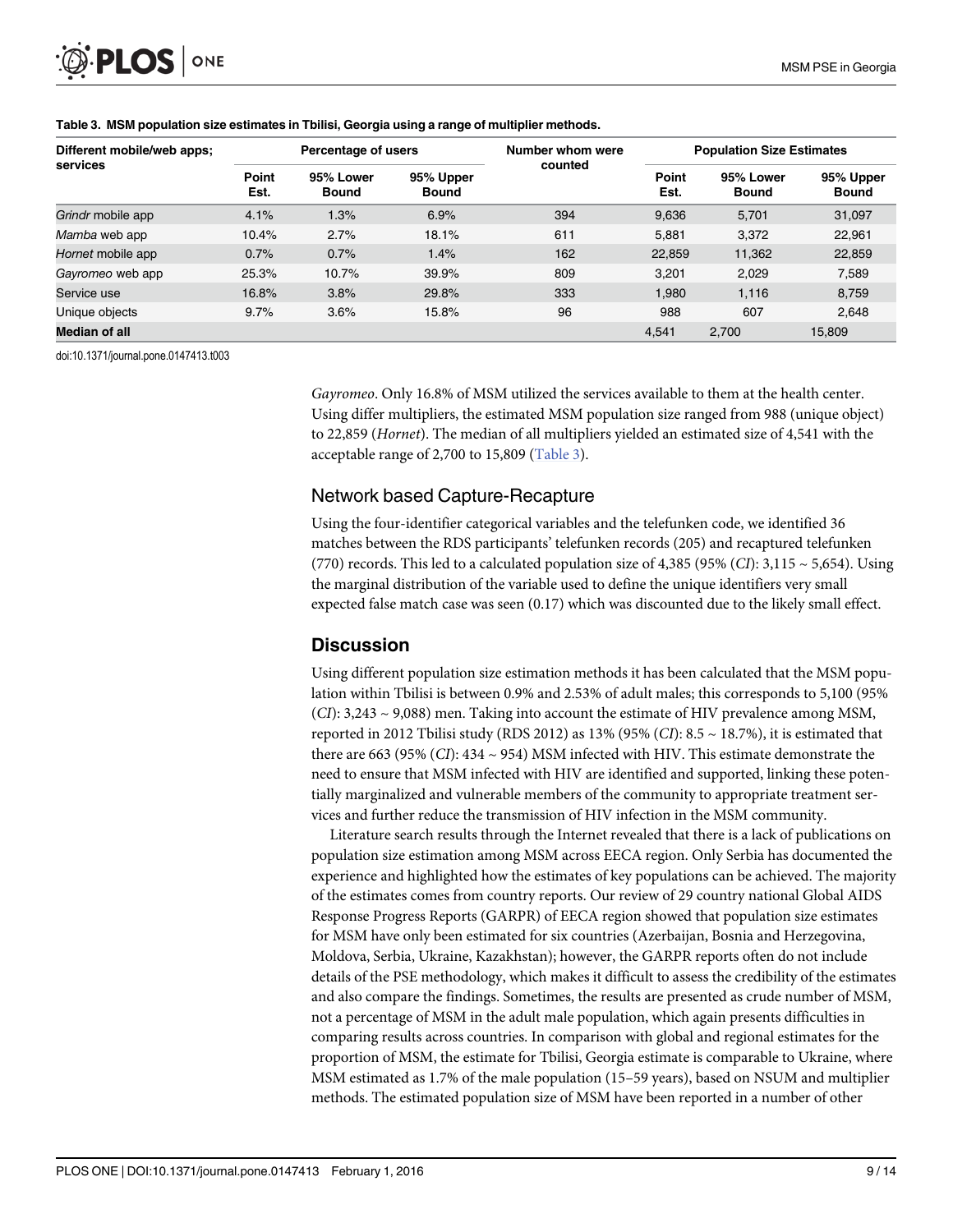<span id="page-9-0"></span>countries including Azerbaijan (0.84–1.68%), Bosnia and Herzegovina (0.4–0.8%), Moldova (1.29%), Serbia (1.4–5.9%), Kazakhstan (1.9% or 3.2%), and Kyrgyzstan (1.08%), also UNAIDS suggest a proportion between 2–5% for EECA, all of which are within the range for the estimate for Tbilisi [[21](#page-12-0)] (See Table 4).

We used the median to arrive the estimate out of seven different estimates (with the different lower and upper boundaries), as it provides a more robust estimate as it is not influenced by extreme / outliers and skewed estimates [\[32](#page-13-0)–[34](#page-13-0)].

Given the estimated number of MSM in the Tbilisi adult male population and the increasing trend of HIV prevalence among MSM, clearly more needs to be done to identify and link such vulnerable key populations into treatment services and also further reduce the transmission of HIV infection in their community [[35](#page-13-0);[36](#page-13-0)]. It is critical to understand that different MSM subpopulations could not be reached with the standard HIV preventive package due to different

#### Table 4. MSM population size estimates in EECA countries [[22](#page-12-0)-[31\]](#page-13-0).

| Country                   | Geographic unit                                                                 | <b>MSM PSE</b>                                                                          |                                                         | Source of            | <b>References</b>                                                                                                                                                                                                                                                |  |
|---------------------------|---------------------------------------------------------------------------------|-----------------------------------------------------------------------------------------|---------------------------------------------------------|----------------------|------------------------------------------------------------------------------------------------------------------------------------------------------------------------------------------------------------------------------------------------------------------|--|
|                           |                                                                                 | <b>Estimated MSM size</b>                                                               | Methodology                                             | the data             |                                                                                                                                                                                                                                                                  |  |
| Azerbaijan                | 3 cities (Baku, Ganja,<br>Sumgait), 2011                                        | 6,572 (4,396-8,748)<br>$1.26\%*(0.84\% -1.68\%*)$                                       | <b>NR</b>                                               | National<br>report   | <b>GARPR 2014</b>                                                                                                                                                                                                                                                |  |
| Bosnia and<br>Herzegovina | National, 2012                                                                  | 6,900 (4,300-9,500)<br>$0.6\%*$ (0.4%-0.8%*)                                            | <b>NR</b>                                               | National<br>report   | <b>GARPR 2014</b>                                                                                                                                                                                                                                                |  |
| Moldova                   | National, 2012                                                                  | 13,500 or (1.29%*)                                                                      | <b>NR</b>                                               | National<br>report   | <b>GARPR 2014</b>                                                                                                                                                                                                                                                |  |
| Serbia                    | National, 2009                                                                  | 20,789-90,104 (1.4%-<br>5.9%                                                            | <b>NR</b>                                               | National<br>report   | <b>GARPR 2014</b>                                                                                                                                                                                                                                                |  |
| Serbia                    | National, 2009                                                                  | 20,789-90,104 (1.4%-<br>5.9%                                                            | Multiplier, benchmark<br>methods, capture-<br>recapture | Publication          | Comiskey C. et al., Injecting drug users,<br>sex workers and men who have sex with<br>men: a national cross-sectional study to<br>develop a framework and prevalence<br>estimates for national HIV/AIDS<br>programs in the Republic of Serbia. BMJ<br>Open. 2013 |  |
| Ukraine                   | National, 2009                                                                  | 95,000-213,000 (1.3%-<br>1.7%                                                           | NSUM, Multiplier                                        | Analytical<br>Report | V. Paniotto, T. Petrenko, V. Kupriyanov,<br>O. Pakhak "Estimating of the Size of<br>Populations with High Risk for HIV,<br>Using the Network Scale-up Method,<br>2009                                                                                            |  |
| Ukraine                   | National, Urban places,<br>2012                                                 | 225,000 (1.7%)                                                                          | Multiplier                                              | Analytical<br>report | G. Berleva, K. Dumchev, M.<br>Kasianchuk, M. Nikolko, T. Saliuk, I.<br>Shvab, O. Yaremenko "Estimation of the<br>Size of Populations Most-at-Risk for HIV<br>Infection in Ukraine" as of 2012 based<br>on the results of 2011 survey                             |  |
| Kazakhstan                | 9 regions, 2013                                                                 | 28,840 (1.9%*)                                                                          | <b>NR</b>                                               | National<br>report   | <b>GARPR 2014</b>                                                                                                                                                                                                                                                |  |
| Kazakhstan                | National, 2013 Astana,<br>2013 Almaty, 2013<br>Pavlodar, 2013<br>Shymkent, 2013 | 166,073* (3.20%) 5,919*<br>(2.40%) 20,146* (4.50%)<br>866* (0.90%) 4,322*<br>$(2.10\%)$ | Capture-Recapture,<br>NSUM, Wisdom of<br>the Crowds     | Abstract             | 2013 Annual conference - Estimation of<br>the Population Size of Men who have<br>Sex with Men (MSM) in Kazakhstan:<br>Implications for HIV Testing and<br>Surveillance                                                                                           |  |
| Kyrgyzstan                | National, 2010                                                                  | 17,500 (1.08%*)                                                                         | <b>NR</b>                                               | Personal<br>contact  |                                                                                                                                                                                                                                                                  |  |

NR–Not Reported; GARPR—Global AIDS Response Progress Reporting

\* Calculated by authors, based on country demographic profiles attained from [indexmundi.com](http://indexmundi.com/) and citypopulation.de.

doi:10.1371/journal.pone.0147413.t004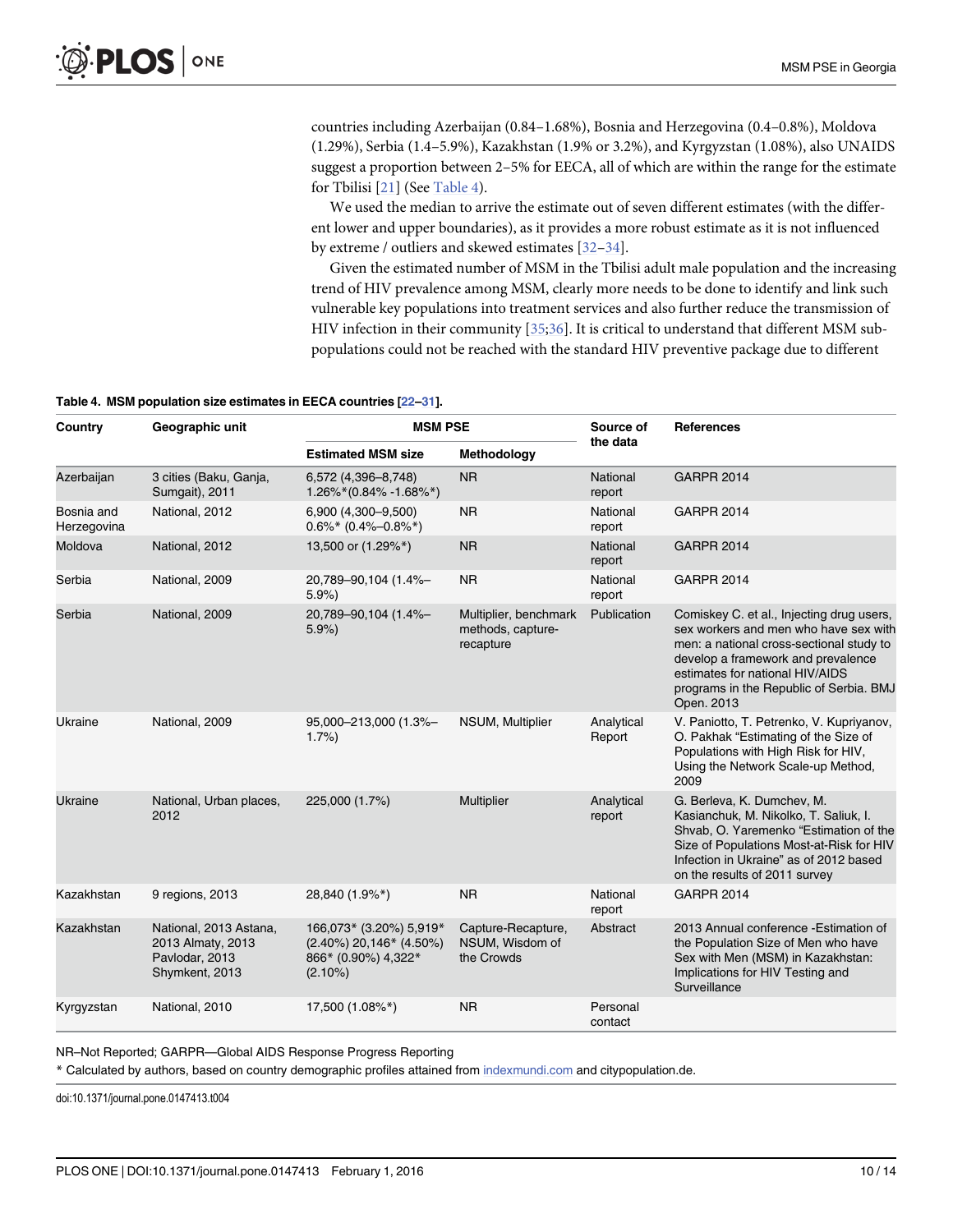<span id="page-10-0"></span>factors including stigma, homophobia and fear of public exposure. In Georgia at present, successful contact with MSM is defined by yearly access to a preventative package, which includes as condoms, lubricant, health information material and counseling about HIV/AIDS. Whilst distribution of condoms and lubricants is an immediate and effective strategy for the general MSM population, it may not reach a number of important sub-groups within this population. MSM who do not gather in communities or who do not identify or disclose their sexual behavior with others will be impossible to reach with an intervention that solely relies on condom/ lubricant distribution and counseling. Alternatively, these populations could be targeted with innovative context tailored interventions, e.g. Internet / mobile application based interventions, which have been demonstrated to be popular among MSM; however estimation of coverage of such interventions still remains challenging.

There is a global/regional need to strengthen the capacity and willingness to estimate the population size of MSM; dissemination of our study findings could encourage other countries to implement such studies and also transparently share their results.

Among the different methods that we applied, wisdom of the Crowds was relatively a new method. The estimates that provided by this method had the biggest range and maximum estimate of the MSM size. This also has been reported in the study of PSE of MSM in Ghana [\[37\]](#page-13-0). The wide range could be due to misinterpretation of the question by some participants whom have reported their own personal network, rather than the overall size of MSM community in Tbilisi. Others might have reported a huge unbelievable number of MSM as their own desire to show that such behaviors (having sexual contact with another men) are not anymore uncommon. Tbilisi is a big capital city, and MSM might not know or contact with the whole community of MSM living in this big cosmopolitan area. This method may provides more accurate estimates when the member of the community of target population, e.g. MSM, are visible to each other, have gatherings and social events and connected as one solid community. It also provides more precise estimates with bigger sample size; which was not the case for our study. While in MSM population size estimation study in Nairobi, Kenya [\[15\]](#page-12-0), WOC produced the lowest plausible estimates; In contrast, in our study, WOC method yielded the high estimates. This telling us that the direction of bias using WOC is not predictable. However, since the estimated number of WOC was in range with estimates from other method (some of the multipliers), we decided to include this in the overall population size estimation of MSM; as presented in the result, even if we would have excluded the WOC estimates from the combined overall estimates, the overall size of MSM decreased, but not that much, an ensuring finding that the median is a robust estimator.

This may lead to a wide range of responses and so least robust estimates. This method can be improved by making the question more specific to whom the estimates refers, limit the geographical area which the question is asking about, follow-up questions to ensure that the respondent have understood the question correctly, as well as train the interviewers to ask the question in the same way for all participants.

To provide precise estimates in a population size estimation exercise, with multiple methods and two sources of data (one a general survey and the other an RDS survey among MSM), calculating the sample size is challenging. This is because the shape of the sampling distribution is unknown and the standard error has no parametric closed-form equation. As explained in the method section, we calculated the sample size for estimating the social network size of general and MSM populations. As expected, such sample size was sufficient enough to estimate the size of MSM with acceptable precision for the network scale-up method. The estimates form other methods like multipliers, Handcock, Capture-Recapture and Wisdom of Crowds were less robust and had a wide range. In the literature there is not much about the sample size calculation for a PSE exercise using mix methods. In complex experiments, when multiple explanatory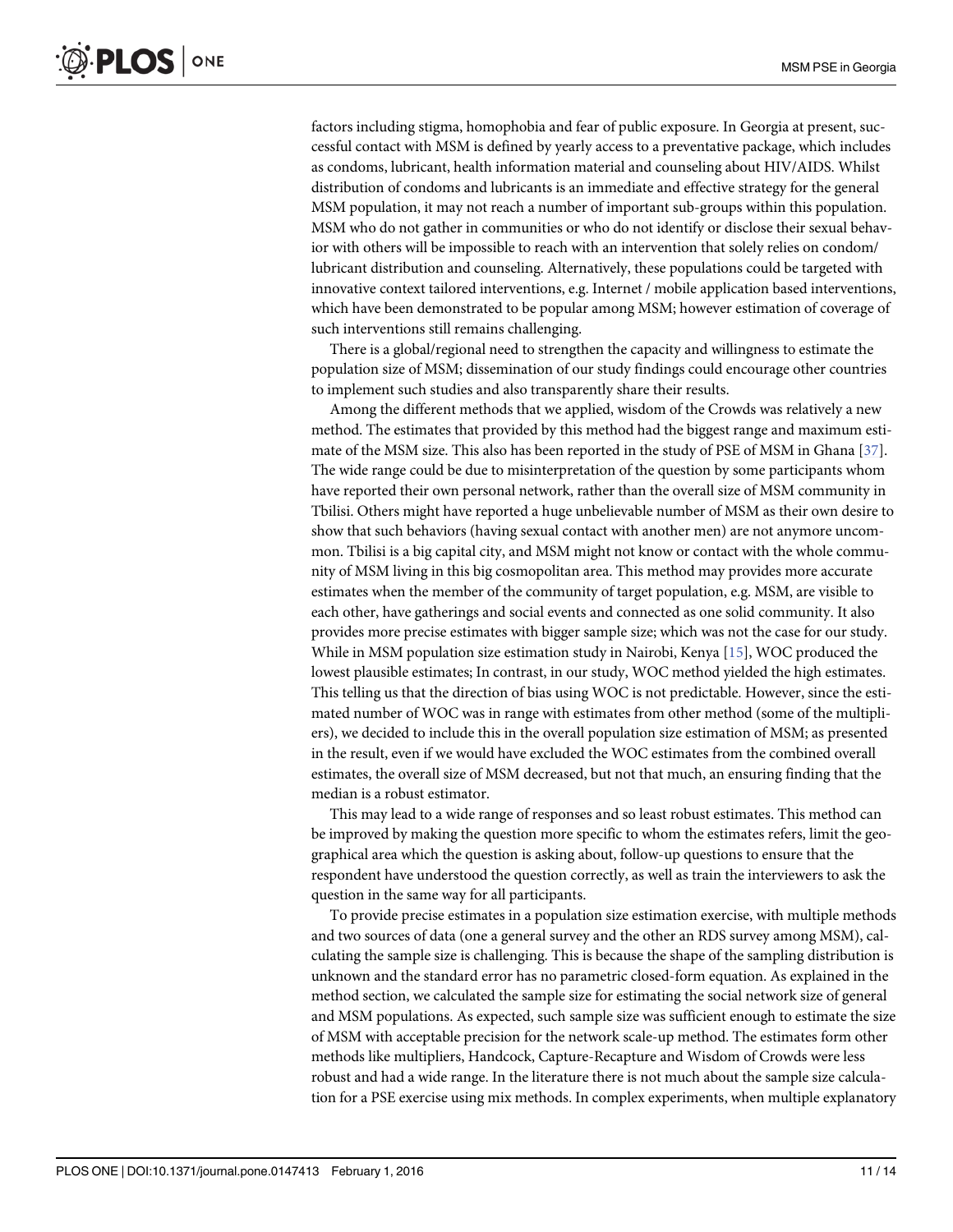<span id="page-11-0"></span>variables are thought to be important, or when non response and missing are likely to occur, simulation approach are recommended for sample size calculation [\[38\]](#page-13-0). Such approach can be adopted for PSE studies also.

We would like to acknowledge some of our study's limitations. Estimating the size of any hidden or hard-to-reach population is a challenge. Although the estimates were robust and have been validated by key stakeholders, they of course have some inherent limitations and cautions; first, size estimation exercises generally cannot estimate the proportion of MSM who are truly hidden and/or MSM who do not even acknowledge that they are MSM. These MSM may not be counted in any data source, including data collected through this study. Secondly, this study was limited to MSM 18 years and older and therefore these estimates do not include MSM younger than 18. Given this, these estimates are likely an underestimation of the MSM population size in Tbilisi, Georgia. Thirdly, adult male population denominators are based on 2002 Census projections by the National Statistics Office and actual census numbers may vary from projections and thus would influence the estimates. Fourth, the quality of the estimate derived from the multiplier method using the website and mobile applications are only as good as the quality of data that was used to produce such estimates. And finally, the accuracy of NSUM estimates is dependent on the accuracy of responses received from the study participants, the quality of the data source for the known population sizes, the transparency of MSM behaviors among the social networks and the random mixing of MSM in the community. In an attempt to reduce bias the analysis has included adjustments for some biases (transparency and popularity), while other biases are harder to measure.

### **Conclusions**

In conclusion, this is the first population size estimation study among MSM using multiple scientifically acknowledged methods conducted in Tbilisi, Georgia. Our estimates are in line with the current limited estimates available on PSE in EECA countries. Since there is a rising trend of HIV prevalence among MSM, strengthening prevention services to make them more accessible and improved utilization by MSM is an urgent action and should be prioritized in the national strategic program against HIV in Georgia.

## Acknowledgments

We would like to acknowledge the great work of the study investigators for their considerable efforts and contributions. Special thanks are extended to international consultant–Abu S. Abdul-Quader (PhD, Epidemiologist, Global AIDS Program Centers for Disease Control and Prevention) for his valuable input in refining methodology and overall guidance during the study implementation. We appreciate a highly professional work of the interviewers, the social workers for their input in the interviewing process and all the respondents who spent their time to finish the questionnaires.

Funding source for the PSE study implementation was provided by GFATM under the project "Establishment of the evidence base for national HIV/AIDS program by strengthening of HIV/AIDS surveillance system in the country" (GEO-H-GPIC).

## Author Contributions

Conceived and designed the experiments: IC GG. Performed the experiments: LS NS NT. Analyzed the data: AM LS NS. Contributed reagents/materials/analysis tools: AM. Wrote the paper: LS AM. Revised the manuscript critically: GG.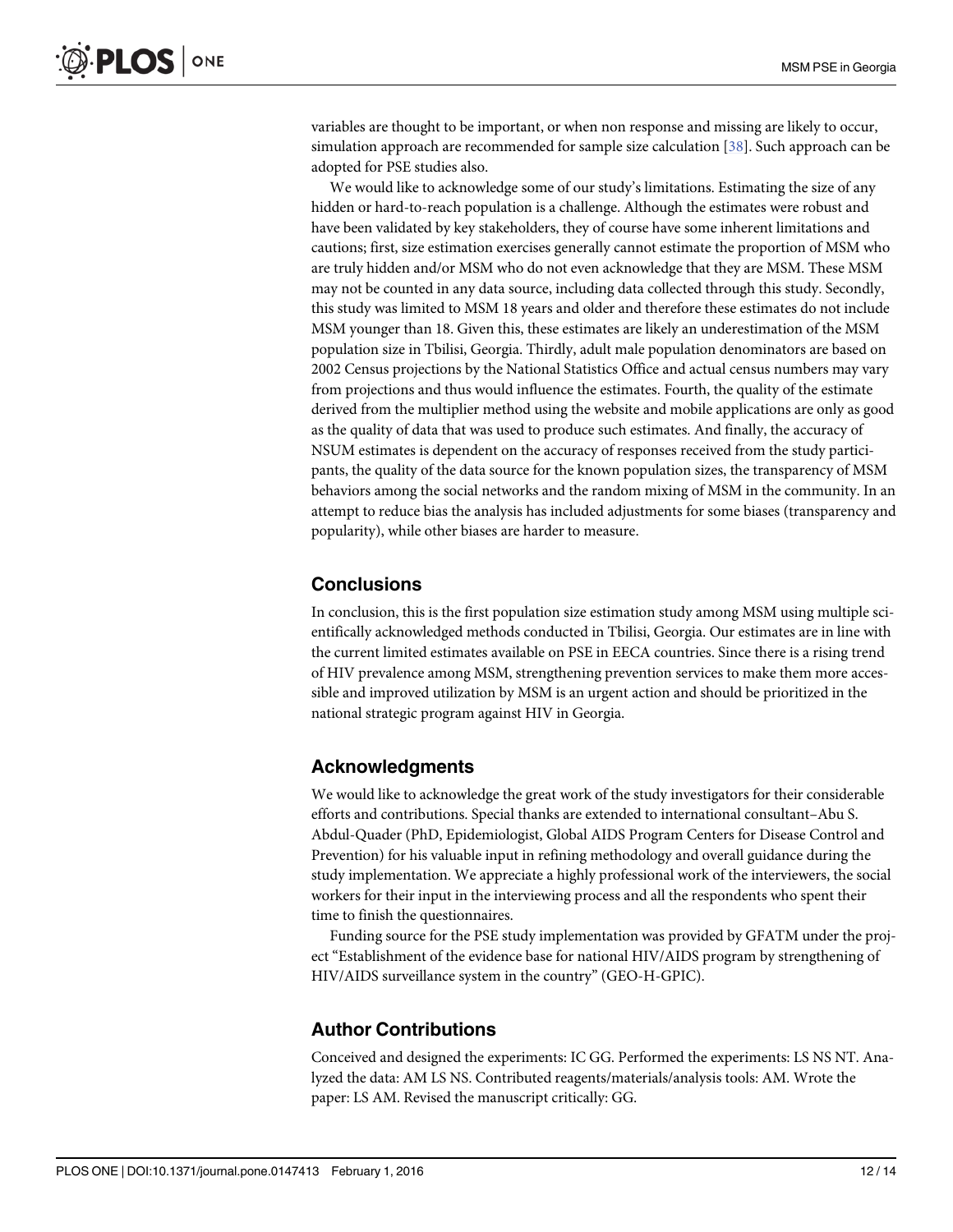#### <span id="page-12-0"></span>References

- [1.](#page-1-0) AIDSinfo Online Database. 2014. Ref Type: Online Source
- [2.](#page-1-0) UNAIDS. Global AIDS Response Progress Report, GEORGIA, Country Progress Report. 2014.
- [3.](#page-1-0) WHO, Regional Knowledge Hub for HIV/AIDS Surveillance, Kerman University of Medical Sciences KI. Network Scale-up Method Workshop Manual. 2013.
- 4. UNAIDS, the US Office of the Global AIDS Coordinator. Consultation on Network scale-up and other size estimation methods from general population surveys. New York City; 2012.
- 5. Salganik MJ, Mello MB, Abdo AH, Bertoni N, Fazito D, Bastos FI. The Game of Contacts: Estimating the Social Visibility of Groups. Soc Networks 2011 Jan 1; 33(1):70–8. PMID: [21318126](http://www.ncbi.nlm.nih.gov/pubmed/21318126)
- 6. Guo W, Bao S, Lin W, Wu G, Zhang W, Hladik W, et al. Estimating the size of HIV key affected populations in Chongqing, China, using the network scale-up method. PLOS One 2013; 8(8):e71796. doi: [10.](http://dx.doi.org/10.1371/journal.pone.0071796) [1371/journal.pone.0071796](http://dx.doi.org/10.1371/journal.pone.0071796) PMID: [23967246](http://www.ncbi.nlm.nih.gov/pubmed/23967246)
- [7.](#page-1-0) Ezoe S, Morooka T, Noda T, Sabin ML, Koike S. Population size estimation of men who have sex with men through the network scale-up method in Japan. PLOS One 2012; 7(1):e31184. doi: [10.1371/](http://dx.doi.org/10.1371/journal.pone.0031184) [journal.pone.0031184](http://dx.doi.org/10.1371/journal.pone.0031184) PMID: [22563366](http://www.ncbi.nlm.nih.gov/pubmed/22563366)
- [8.](#page-2-0) Killworth PD, McCarty C, Bernard HR, Shelley GA, Johnsen EC. Estimation of seroprevalence, rape, and homelessness in the United States using a social network approach. Eval Rev 1998 Apr; 22 (2):289–308. PMID: [10183307](http://www.ncbi.nlm.nih.gov/pubmed/10183307)
- [9.](#page-3-0) Johnston LG, Prybylski D, Raymond HF, Mirzazadeh A, Manopaiboon C, McFarland W. Incorporating the service multiplier method in respondent-driven sampling surveys to estimate the size of hidden and hard-to-reach populations: case studies from around the world. Sex Transm Dis 2013 Apr; 40(4):304– 10. doi: [10.1097/OLQ.0b013e31827fd650](http://dx.doi.org/10.1097/OLQ.0b013e31827fd650) PMID: [23486495](http://www.ncbi.nlm.nih.gov/pubmed/23486495)
- [10.](#page-3-0) Abdul-Quader AS, Baughman AL, Hladik W. Estimating the size of key populations: current status and future possibilities. Curr Opin HIV AIDS 2014 Mar; 9(2):107–14. doi: [10.1097/COH.](http://dx.doi.org/10.1097/COH.0000000000000041) [0000000000000041](http://dx.doi.org/10.1097/COH.0000000000000041) PMID: [24393694](http://www.ncbi.nlm.nih.gov/pubmed/24393694)
- [11.](#page-3-0) Burrell ER, Pines HA, Robbie E, Coleman L, Murphy RD, Hess KL, et al. Use of the location-based social networking application GRINDR as a recruitment tool in rectal microbicide development research. AIDS Behav 2012 Oct; 16(7):1816–20. PMID: [22851153](http://www.ncbi.nlm.nih.gov/pubmed/22851153)
- [12.](#page-3-0) RDS Analyst: Software for the analysis of Respondent-Driven Sampling Data, Version 0.42 [computer program]. 2014.
- [13.](#page-4-0) Dombrowski K, Khan B, Wendel T, McLean K, Misshula E, Curtis R. Estimating the Size of the Methamphetamine-Using Population in New York City Using Network Sampling Techniques. Adv Appl Sociol 2012 Dec 1; 2(4):245–52. PMID: [24672746](http://www.ncbi.nlm.nih.gov/pubmed/24672746)
- [14.](#page-5-0) Handcock MS, Gile KJ, Mar CM. Estimating the size of populations at high risk for HIV using respondent-driven sampling data. Biometrics 2015 Mar; 71(1):258–66. doi: [10.1111/biom.12255](http://dx.doi.org/10.1111/biom.12255) PMID: [25585794](http://www.ncbi.nlm.nih.gov/pubmed/25585794)
- [15.](#page-5-0) Okal J, Geibel S, Muraguri N, Musyoki H, Tun W, Broz D, et al. Estimates of the size of key populations at risk for HIV infection: men who have sex with men, female sex workers and injecting drug users in Nairobi, Kenya. Sex Transm Infect 2013 Aug; 89(5):366–71. PMID: [23761166](http://www.ncbi.nlm.nih.gov/pubmed/23761166)
- [16.](#page-5-0) Lorenz J, Rauhut H, Schweitzer F, Helbing D. How social influence can undermine the wisdom of crowd effect. Proc Natl Acad Sci U S A 2011 May 31; 108(22):9020–5. doi: [10.1073/pnas.1008636108](http://dx.doi.org/10.1073/pnas.1008636108) PMID: [21576485](http://www.ncbi.nlm.nih.gov/pubmed/21576485)
- [17.](#page-5-0) Lee MD, Zhang S, Shi J. The wisdom of the crowd playing The Price Is Right. Mem Cognit 2011 Jul; 39 (5):914–23. doi: [10.3758/s13421-010-0059-7](http://dx.doi.org/10.3758/s13421-010-0059-7) PMID: [21264578](http://www.ncbi.nlm.nih.gov/pubmed/21264578)
- [18.](#page-5-0) Rastegari A, Haji-Maghsoudi S, Haghdoost A, Shatti M, Tarjoman T, Baneshi MR. The estimation of active social network size of the Iranian population. Glob J Health Sci 2013 Jul; 5(4):217–27. doi: [10.](http://dx.doi.org/10.5539/gjhs.v5n4p217) [5539/gjhs.v5n4p217](http://dx.doi.org/10.5539/gjhs.v5n4p217) PMID: [23777738](http://www.ncbi.nlm.nih.gov/pubmed/23777738)
- [19.](#page-5-0) Rwanda Biomedical Center/Institute of HIV/AIDS, Disease Prevention and Control Department (RBC/ IHDPC), School of Public Health (SPH), UNAIDS aII. Estimating the Size of Populations though a Household Survey. Calverton, Maryland, USA; 2012 Feb.
- [20.](#page-5-0) Tsereteli N, Chikovani I, Shengelia N, Chkhaidze N. HIV risk and prevention behaviour among Men who have Sex with Men in Tbilisi, Georgia; Bio-behavioral Surveillance Survey. Curatio International Foundation, Center for Information and Counseling on Reproductive Health—Tanadgoma; 2012.
- [21.](#page-9-0) UNAIDS. Development of the software packages, EPP v2 and Spectrum, and Measuring and tracking the epidemic in countries where HIV is concentrated among populations at high risk of HIV. Report of a meeting of the UNAIDS Reference Group for Estimates, Modeling and Projections held in Sintra. 2005.
- [22.](#page-9-0) UNAIDS. Global AIDS Response Progress Report, Bosnia and Herzegovina, Country Progress Report. 2012.